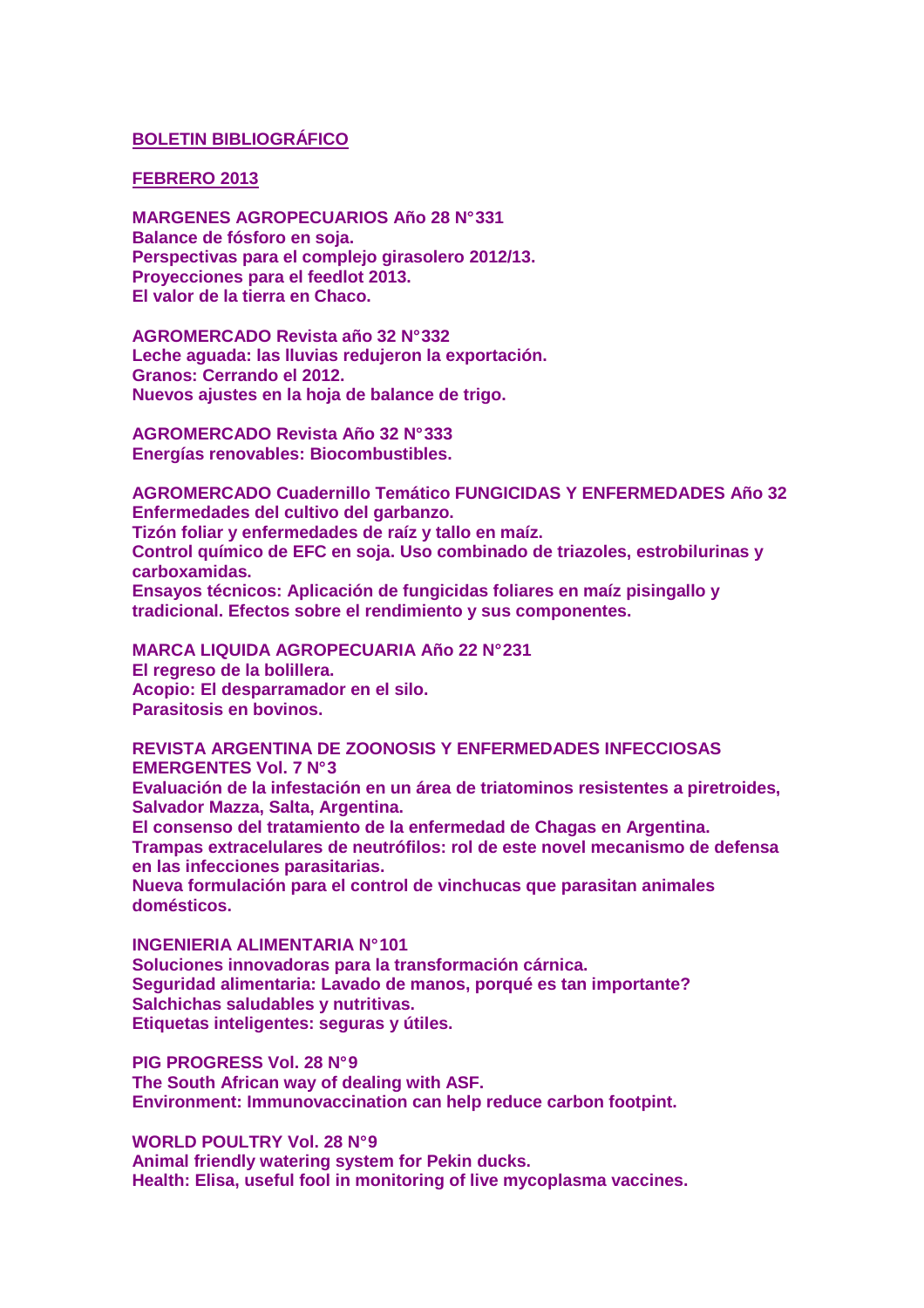**Health: Avian mycoplasmosis is a continuing economic challenge.** 

**INFOPESCA INTERNACIONAL N° 52 Potencial de los productos acuícolas en Europa. Estado actual del cultivo de paiche o pirarucu en el Perú. Cría de atunes. El laboratorio de la CIAT en Achotines, Panamá. Manipuladores de alimentos. Un necesario compromiso con la inocuidad alimentaria. Mercado de camarón. Mercado de harina de pescado. Mercado de demersales.** 

# **ALIMENTOS ARGENTINOS N° 56**

**A través de los sentidos: El alimento que se presenta en el mercado no solo debe ser saludable sino, también, agradable.** 

**Propuesta consensuada: Resumen sobre la marcha del Programa Federal para el Control de Alimentos.** 

**Cristalización fraccionada: Alternativa a las grasas trans. Informe completo sobre el tema.** 

**Chocolates que resisten el calor: Incorporan al Código Alimentario una nueva grasa vegetal para elaborar chocolates.** 

**Menos sal, más vida: Nuevos convenios y actas de adhesión para reducir voluntaria y progresivamente el contenido de sodio en los alimentos procesados.** 

**Orgánicos argentinos en BIOFACH Japón 2012: Presencia argentina en una de las más relevantes exposiciones de productos orgánicos del mundo. http://www.alimentosargentinos.gov.ar/contenido/revista/revista\_56.php**

# **REDVET Vol. 13 N° 12**

**Situación de la mastitis bovina en Cuba.** 

**Evaluación de los reemplazantes lecheros Halavit platina y Halavit 100 en la alimentación del ternero lactante en cría Artificial.** 

**Avaliação das características reprodutivas e ponderais em ovinos pré-púberes machos.** 

**http://www.veterinaria.org/revistas/redvet/n121212.html**

**EMERGING INFECTIOUS DISEASES Vol. 19 N° 1** 

**Listeriosis Outbreaks and Associated Food Vehicles, United States, 1998–2008. Microevolution of Highly Pathogenic Avian Influenza A(H5N1) Viruses Isolated from Humans, Egypt, 2007–2011.** 

**Vaccination and Tick-borne Encephalitis, Central Europe.** 

**Novel Framework for Assessing Epidemiologic Effects of Influenza Epidemics and Pandemics.** 

**Staphylococcus aureus Causing Tropical Pyomyositis, Amazon Basin, Peru. Puumala Virus Infections Associated with Cardiovascular Causes of Death. Seropositivity for Influenza A(H1N1)pdm09 Virus among Frontline Health Care Personnel.** 

**Schmallenberg Virus in Central Nervous System of Ruminants. Characterization of Peste des Petits Ruminants Virus, Eritrea, 2002–2011. Concurrent Tuberculosis and Influenza, South Korea. http://wwwnc.cdc.gov/eid/**

**EMERGING INFECTIOUS DISEASES Vol. 19 N° 2**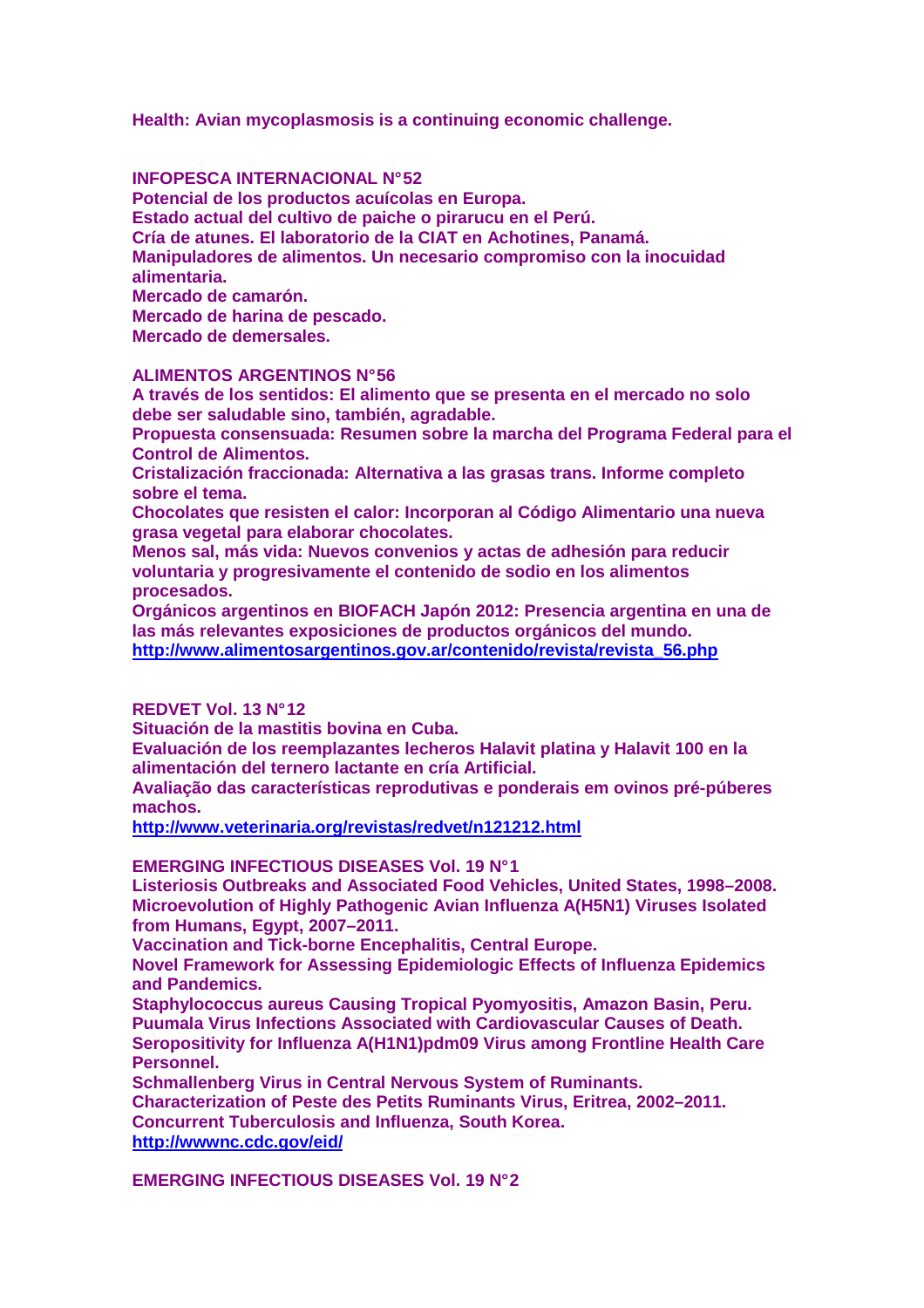**Rift Valley Fever and a New Paradigm of Research and Development for Zoonotic Disease Control.** 

**Lessons and Challenges for Measles Control from Unexpected Large Outbreak, Malawi.** 

**Nipah Virus Infection Outbreak with Nosocomial and Corpse-to-Human Transmission, Bangladesh.** 

**Rift Valley Fever, Sudan, 2007 and 2010.** 

**Phylogenetic and Ecologic Perspectives of a Monkeypox Outbreak, Southern Sudan, 2005.** 

**Lessons from the History of Quarantine, from Plague to Influenza A.** 

**Risk Factors for Influenza A(H1N1)pdm09 among Students, Beijing, China. Macrolide- and Rifampin-Resistant Rhodococcus equi on a Horse Breeding Farm, Kentucky, USA.** 

**Hepatitis E Virus in Pork Liver Sausage, France.** 

**Ebola Virus Antibodies in Fruit Bats, Bangladesh.** 

**Crimean-Congo Hemorrhagic Fever Virus in Ticks from Migratory Birds, Morocco.** 

**Campylobacter Infection in Poultry-Processing Workers, Virginia, USA, 2008– 2011.** 

**Coxiella burnetii in Ticks, Argentina.** 

**Streptococcus suis and Porcine Reproductive and Respiratory Syndrome, Vietnam.** 

**http://wwwnc.cdc.gov/eid/**

**TROPICAL PLANT PATHOLOGY Vol. 38 N° 1** 

**Two new records of smut fungi for Panama and new combinations into the genus Tolyposporium.** 

**Barley yellow dwarf virus-PAV in Brazil: seasonal fluctuation and biological characteristics.** 

**Risk analysis of Black Sigatoka occurrence based on polynomial models: a case study.** 

**Loss of sensitivity of Blumeria graminis f. sp. tritici to triadimenol applied as seed treatment.** 

**Identification and characterization of viroids in 'Navelina ISA 315' sweet orange. Effect of fumigants on blue and gray molds of apple fruit.** 

**Reaction of soybean cultivars to Corynespora cassiicola.** 

**http://www.scielo.br/scielo.php?script=sci\_issuetoc&pid=1982- 567620130001&lng=en&nrm=iso**

### **VETERINARIA ARGENTINA Vol. 40 N° 297**

**Persistencia de anticuerpos en bovinos vacunados con Brucella abortus cepa 19.** 

**Uso de indicadores metabólicos en la formulación de raciones para cabras estabuladas.** 

**El costo de la Paratuberculosis Bovina al sector lechero. http://www.veterinariargentina.com/revista/**

**REVISTA COLEGIO VETERINARIO Pcia. Bs As. N° 53 Bienestar animal. Interacción y percepción. Seguridad laboral e higiene: "Si un accidente se pudo prevenir no fue un accidente". Segunda entrega. Equinoterapia: un complemento especial. Radiografía de las inundaciones.**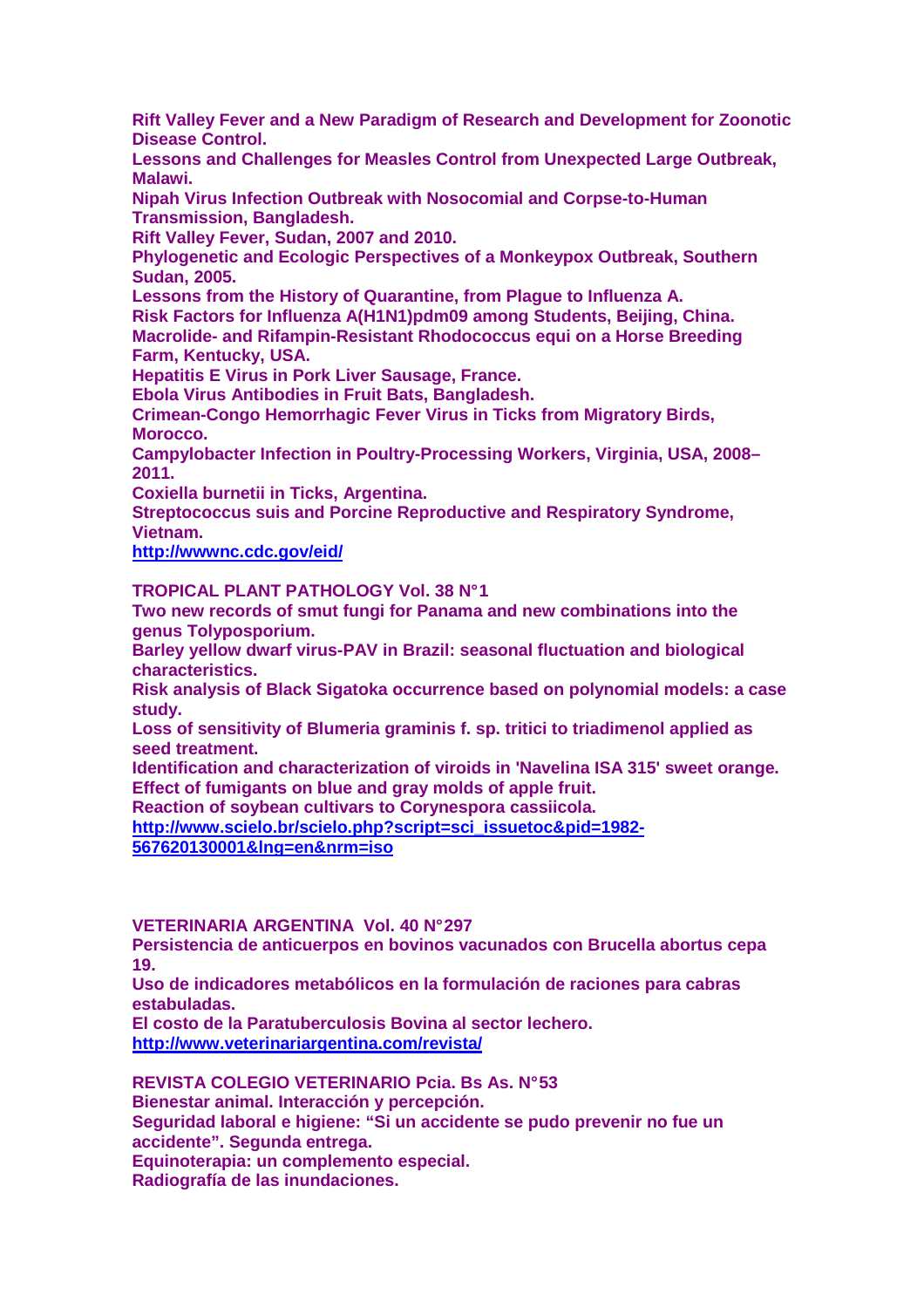# **http://www.cvpba.org/assets/revistas/pdf/revista\_cvpba\_53.pdf**

#### **CIENCIA RURAL Vol. 42 N° 12**

**Eficiência de métodos de amostragem de lagartas e de percevejos na cultura de soja.** 

**Uveíte associated to the infection by Trypanosoma evansi in dogs from Uruguaiana, RS, Brazil.** 

**Association of immunostimulant with anthelmintic on the treatment of sheep verminosis.** 

**Heritability estimates for body weight and height at withers in Brazilian army horses.** 

**Characterization and extraction of volatile compounds from passion fruit (Passiflora edulis Sims f. flavicarpa degener) processing waste.** 

**Spent lamb meat in the preparation of mortadella with different levels of pork fat. http://www.scielo.br/scielo.php?script=sci\_issues&pid=0103-**

## **8478&lng=en&nrm=iso**

#### **CIENCIA RURAL Vol. 43 N° 1**

**Photosynthetic activity in japanese plum under water deficit and flooding. First report of phytophagous stink bug in chicory crop.** 

**Genetic diversity of Mycosphaerella musicola isolates obtained from bananas of north of Minas Gerais, Brazil by using RAPD markers.** 

**In vitro propagation of Astrocarium aculeatum.** 

**Clostridium difficile infection: main features and occurrence in domestic species in Brazil.** 

**Epidemiological features of dengue in the central region of Rio Grande do Sul state, Brazil, from 2007 to 2010.** 

**Principles of biosafety applied to microbiology and parasitology laboratories in universities.** 

**Levels of circulating thyroid hormones, performance and carcass and meat quality of growing-finishing swine.** 

**Fresh and matured lamb meat quality fed with sunflower seeds and vitamin E. http://www.scielo.br/scielo.php?script=sci\_issuetoc&pid=0103- 847820130001&lng=en&nrm=iso.** 

**CHILEAN JOURNAL OF AGRICULTURAL RESEARCH Vol. 72 N° 4** 

**Bioactivity of Lantana camara L. essential oil against Callosobruchus maculatus (Fabricius).** 

**Chemical composition and antifungal activity of piper auritum kunth and Piper holtoniiC. DC. against phytopathogenic fungi.** 

**Assessing Bemisia tabaci (Genn.) biotype b resistance in soybean genotypes: Antixenosis and antibiosis.** 

**Mating behavior of the predator Podisus nigrispinus (Heteroptera: Pentatomidae) under exposure to neem.** 

**http://www.chileanjar.cl/journal.php?V=72&I=4**

**AGRICULTURAL RESEARCH Vol. 61 N° 1** 

**Helping citrus growers deal with a nasty invader.** 

**Orange juice amino acids may reveal secrets to quelling citrus greening disease. Crop-friendly bacteria tapped to battle fungal marauders.** 

**Going beyond the barnyard to stop stable flies.** 

**ARS works toward control of brown marmorated stink bug.** 

**http://www.ars.usda.gov/is/services/Introduction/January%202013%20AR%20Ma gazine.html**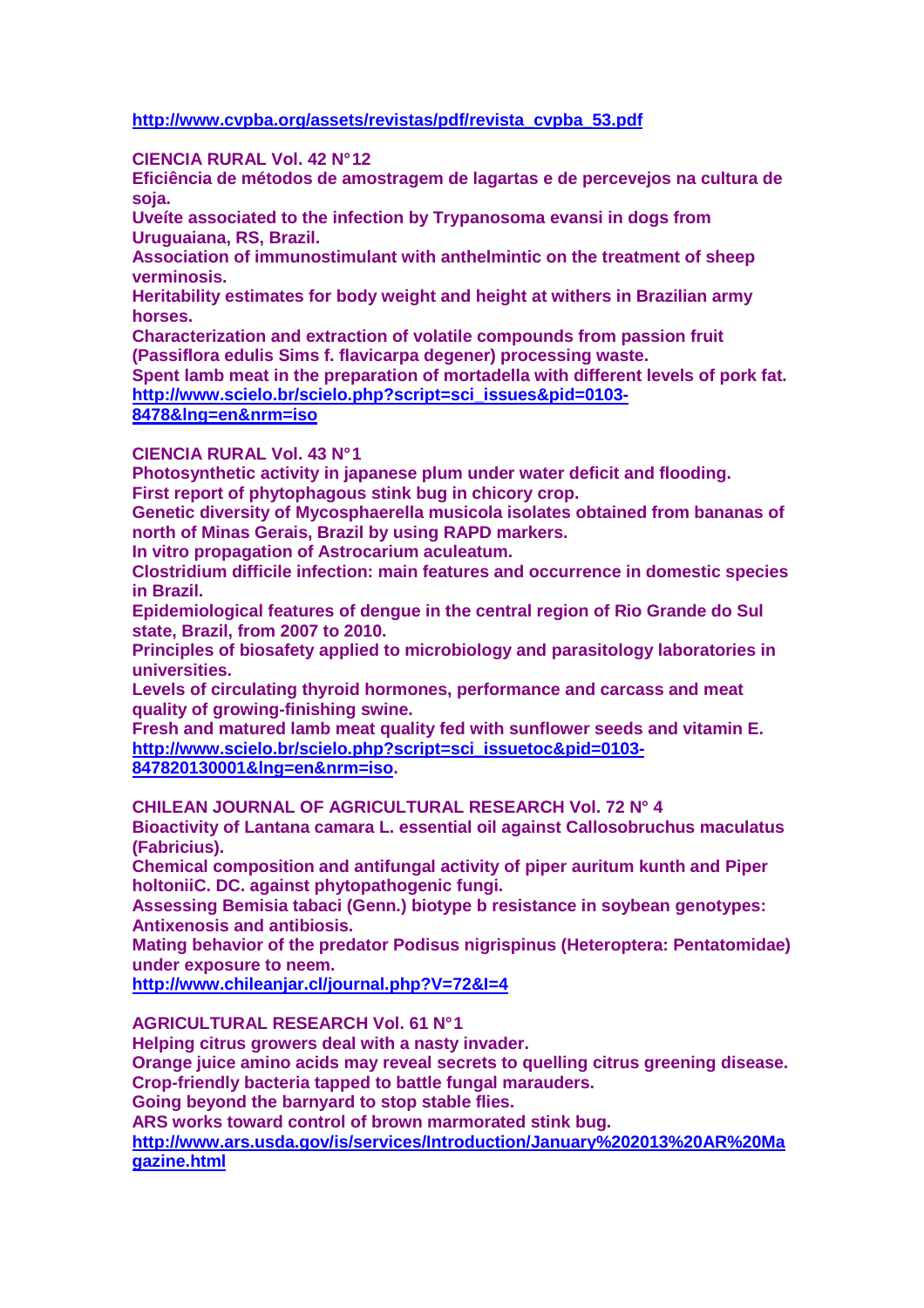**NOTICIERO TECNOLÓGICO SEMANAL Nº 328 Frigorífico sobre ruedas. http://www.inti.gob.ar/noticiero/**

**PIG INTERNATIONAL Vol. 43 N° 1 Stabilizing piglet intestinal health. http://www.piginternational-digital.com/piginternational/20130102\_1#pg2**

**POULTRY USA Vol. 14 N° 1 Testing for hidden mycotoxins. The problem with Salmonella prevalence testing in chicken. http://www.wattpoultryusa-digital.com/poultryusa/201301#pg2**

**AGRISCIENTIA Vol. 29 N° 2** 

**Indicadores de calidad de las harinas de trigo: índice de calidad industrial y su relación con ensayos predictivos.** 

**Competencia entre Parietaria debilis y Lamium amplexicaule, malezas de barbecho de la región sojera central de la Argentina. http://www.agriscientia.unc.edu.ar/volumenes/v29n02.html**

**FRUTICULTURA & DIVERSIFICACION Año 18 N° 69 Riego en Río Colorado: creencias y costumbres en torno al uso del recurso. Enemigos naturales: investigación aplicada a los agroecosistemas locales. http://inta.gob.ar/documentos/fruticultura-diversificacion-no-69**

**HORTICULTURA ARGENTINA Vol. 31 N° 75** 

**Pérdidas poscosecha de hortalizas en negocios minoristas, con distintos sistemas de manejo, en Rosario, Santa Fe, Argentina. Supervivencia de Clavibacter michiganensis subsp. michiganensis, agente causal del "Cancro bacteriano del tomate" en elementos de entutorado. Efecto de la salinidad sobre el aceite esencial y la biomasa de dos genotipos de oréganos (Origanum spp.) cultivados en invernáculo. http://www.horticulturaar.com.ar/publicaciones-0.htm**

**REVISTA CIENTÍFICA – Universidad del Zulia - Fac. Cs. Vet. Vol. 22 N° 6 Dinámica de la infección por Cryptosporidium spp. y Giardia spp. en búfalos (Bubalus bubalis) durante los primeros tres meses de vida. Frecuencia de hematrópicos en tres explotaciones de búfalos (Bubalus bubalis) del Dpto. de Córdoba, Colombia.** 

**Comparación del perfil lípido en dos líneas de pollos de engorde. Infestación de colonias de laboratorio de Rhodnius prolixus Stal, 1859 (Hemiptera Reduviidae) por Megaselia scalaris (Loew, 1866) (Diptera: Ahoridae). Prevalencia y susceptibilidad a antibióticos de cepas mótiles de Aeromonas aisladas del ostión de mangle (Crassostrea rhizophorae).** 

**Evaluación físico-química de carnes para hamburguesas bajas en grasas con inclusión de harina de quinchoncho (Cajanus cajan) como extensor. http://www.fcv.luz.edu.ve/index.php?option=com\_content&task=view&id=530&Ite mid=186**

**SPANISH JOURNAL OF AGRICULTURAL RESEARCH Vol. 10 N° 4 Are Tunisian organic olive growing farms sustainable? An adapted IDEA approach analysis.** 

**What makes a citrus farmer go organic? Empirical evidence from Spanish citrus farming.** 

**Effects of a UV-absorbing greenhouse covering film on tomato yield and quality.**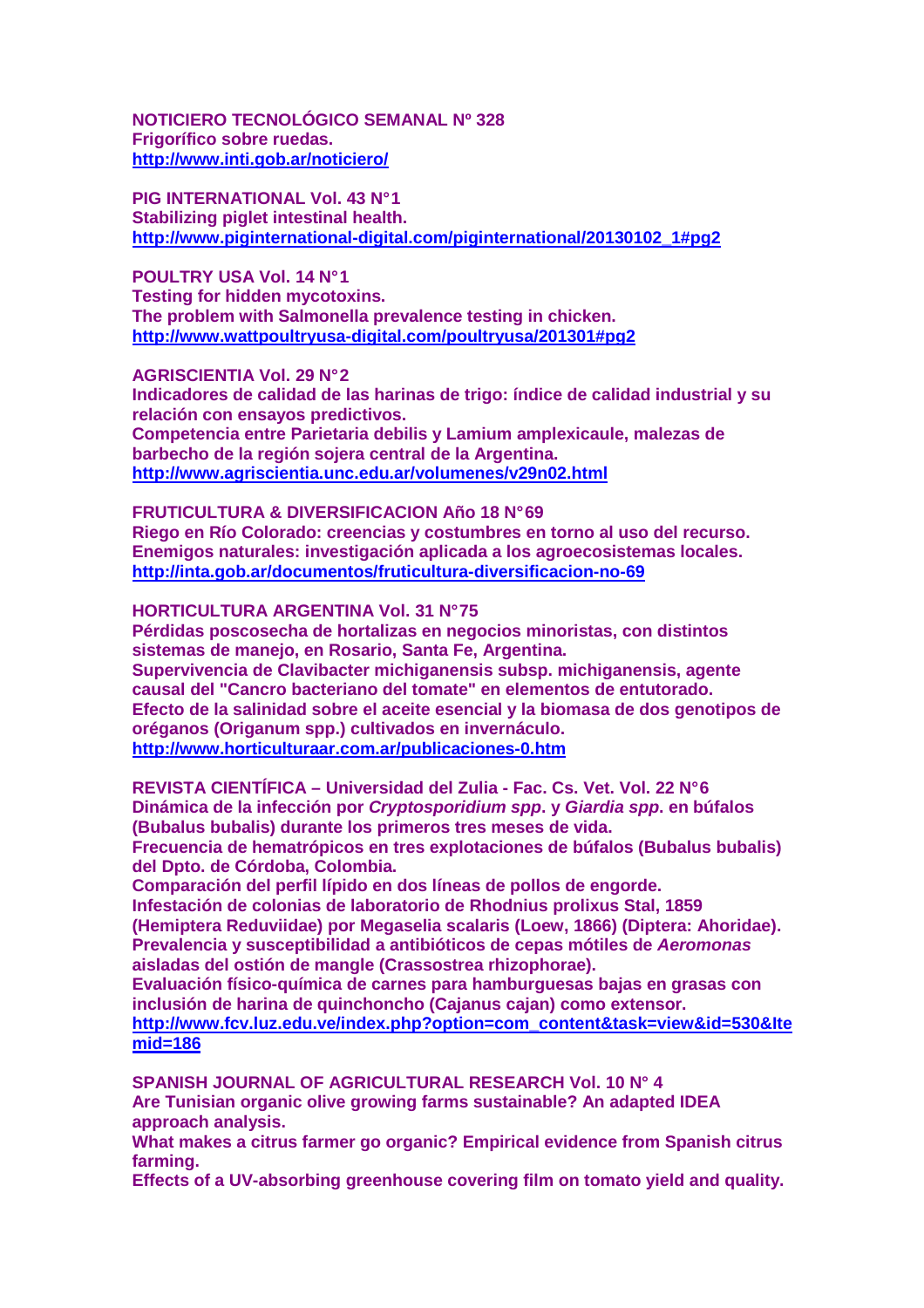**Modelling the faecal worm egg count curve during the periparturient period in Uruguayan Merino sheep.** 

**Herbicidal strategies to control Phalaris brachystachys in a wheat-sunflower rotation: a simulation approach.** 

**Epidemiology of Citrus tristeza virus in nursery blocks of Citrus macrophylla and evaluation of control measures.** 

**Short communication. Rhizoctonia solani as causal agent of damping off of Swiss chard in Spain.** 

**http://revistas.inia.es/index.php/sjar/issue/current**

#### **CIENCIA E INVESTIGACIÓN AGRARIA Vol. 39 N° 2**

**Detección y clasificación molecular del fitoplasma causante de la punta morada en papa (Solanum tuberosum), en el Estado de México.** 

**Evaluación de la actividad antifúngica in vitro de un extracto comercial de propóleos Chileno contra seis hongos de interés agrícola.** 

**Efecto de la procedencia, del medio de cultivo, y del pH, en la dinámica de crecimiento del hongo ectomicorrícico comestible Suillus luteus.** 

**http://www.scielo.cl/scielo.php?script=sci\_issuetoc&pid=0718-**

**162020120002&lng=es&nrm=iso**

**REVISTA MEXICANA DE FITOPATOLOGIA Vol. 30 N° 1** 

**Detección del Virus Tristeza de los Cítricos Mediante Anticuerpos Contra la Proteína Recombinante p25 de la Cápside Bajo un Sistema de Inmunoimpresión. Influencia del Tipo de Muestra en la Inmunodetección del Virus del Mosaico de la Malanga.** 

**Mecanismos de Defensa del Chile en el Patosistema Capsicum annuum-Phytophthora capsici.** 

**Análisis de la Sensibilidad in vitro de Mycosphaerella fijiensis, Agente Causal de la Sigatoka Negra del Banano a los Fungicidas Benomyl, Propiconazol y Azoxistrobin.** 

**Efecto de Paecilomyces lilacinus en Nemátodos de Vida Libre Asociados a la Rizósfera de Papas Cultivadas en la Región del Cofre de Perote, Veracruz, México.** 

**http://www.sociedadmexicanadefitopatologia.org/publicaciones.php?num=28&v ol=30&anio=2012&cat=001**

#### **REVISTA DE PROTECCION VEGETAL Vol. 27 N° 2**

**Detección y caracterización molecular del Virus X de la Papa (PVX) en regiones productoras de papa de Colombia.** 

**Detección de infecciones mixtas en genotipos de caña de azúcar en Cuba. Ciclo de vida y reproducción de Heliothis virescens (F.) (Lepidoptera: Noctuidae) sobre garbanzo.** 

**Biología de Plodia interpunctella Hubner sobre garbanzo (Cicer arietinum L.) en condiciones de laboratorio.** 

**Ciclo y tablas de vida horizontal de Diaphorina citri Kuwayama (Hemiptera: Psillidae) sobre Muralla paniculata L.** 

**Antagonismo de Bacillus spp. frente a hongos fitopatógenos del cultivo del arroz (Oryza sativa L.)** 

**Pochonia chlamydosporia (Goddard) Zare y Gams como potencial agente de control biológico de Meloidogyne enterolobii (Yang y Eisenback) en cultivos hortícolas.** 

**Caracterización química y actividad antibacteriana de aceites esenciales de Ocimum basilicum L. y Ocimum basilicum var. genovese L.**